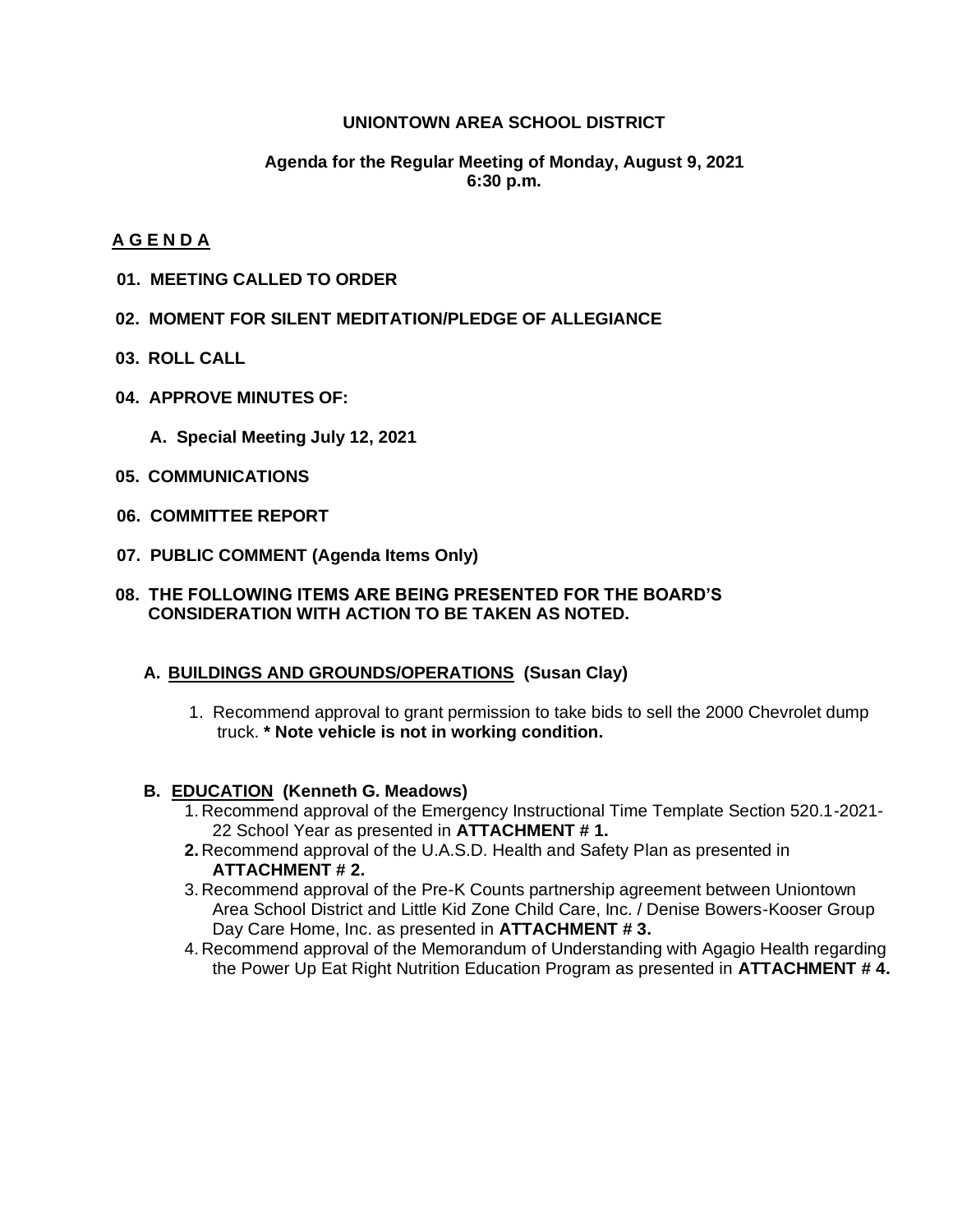## **C. FINANCE (William Rittenhouse, Jr.)**

- 1. Recommend approval of the LERTA (Local Economic Revitalization Tax Assistance Act) Agreement for Nemacolin Woodlands, Inc. Tax Map Number 42-22-0002 for Golf Academy Renovations as presented in **ATTACHMENT # 5.**
- 2. Recommend approval to award the Milk & Dairy Vendor Bid to United Dairy for the 2021- 2022 school term as presented in **ATTACHMENT # 6.**
- 3. Recommend approval of the Tuition Contract with Highlands Hospital Center for Autism as presented in **ATTACHMENT # 7.**
- 4. Recommend approval to set the paraprofessional compensation at the following rates beginning with the 2021-2022 school term:  **High School Diploma** \$9.50 per hour new employees, \$9.75 per hour existing employees  **Associate Degree** \$13.50 per hour  **Instructional Aide with Bachelor Degree** \$105 per day
- 5. Recommend approval for the Act 93 Agreement with District Administration as presented in **ATTACHMENT # 8.**
- 6. Recommend approval to set the hourly contracted nursing rates at \$20 for L.P.N. and \$21 for R.N.
- 7. Recommend approval for U.A.S.D. to enter into group insurance contracts for the provision of health insurance with the Allegheny County School Health Insurance consortium thus leaving the Intermediate Unit 1 Health Insurance Consortium Trust as presented on the resolution in **ATTACHMENT # 9.**
- 8. Recommend approval of the following financial statements for June, 2021.
	- (a) General Fund Treasurer's Report
	- (b) Budget and Revenue Report
- 9. Recommend approval of payroll for July 2021.
- 10. Recommend approval for the payment of the following bills, authorizing and directing Officers of the board to issue vouchers for same:
	- (a) General Fund (1) Regular ……………………………………………………………........................\$ 5,175,583.96

| (c) Federal Funds                                                          |
|----------------------------------------------------------------------------|
|                                                                            |
| 11 Recommend approval of the Commercial Insurance Rackage to be awarded to |

 11. Recommend approval of the Commercial Insurance Package to be awarded to the Sprowls Insurance Agency for the 2021-2022 school term as presented in **ATTACHMENT # 10.**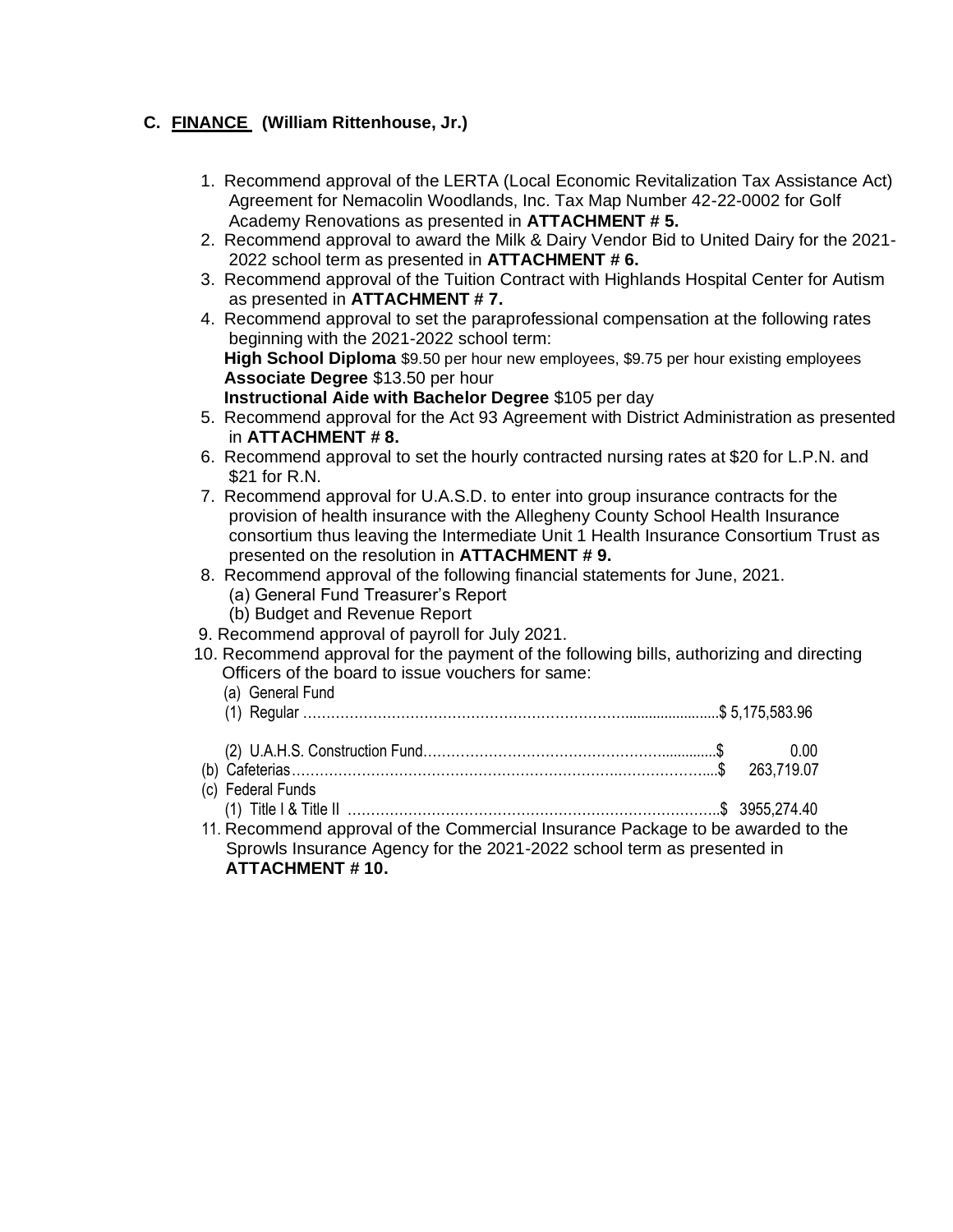### **D. PERSONELL (Pam Neill)**

- 1. Recommend approval of the resignation of Meg Howard as Principal at Benjamin Franklin School effective 7/29/21.
- 2. Recommend approval of the employment of **Example 2.** as Prinicpal of Benjamin Franklin School effective 8/4/2021. The rate of pay is \$77,000 per year. **\*Note: Candidate will be selected prior to this item during executive session.**
- 3. Recommend approval of the employment of the following individuals as a paraprofessional for the 2021-2022 school term:
	- a) Jamie Cebulak
	- b) Lisa Coffey
	- c) Candace Noga
	- d) Eileen Suvay
	- e) Susie Reckner
	- f) Scott Casteel
- 4. Recommend approval to hire the following individuals as a substitute teacher for the 2021-2022 school term at \$110 per day.
	- a) Nathan Romesburg
- 5. Recommend approval of the following substitute employee lists as presented in **ATTACHMENT #11.**
	- a) Substitute cafeteria list at \$9.25 per hour
	- b) Professional substitute teacher list at \$110 per day
	- c) Substitute security list at \$9.25 per hour
	- d) Substitute secretaries/clerks and aides list at \$9.25 per hour.
- 6. Recommend approval of the employment of John Chovanes as a physics teacher at Uniontown Area High School at a Master's Level 8, \$47,705.

# **E. POLICY/PROCEDURE (Dorothy J. Grahek)**

1. Recommend approval of the Procurement policies and code of conduct for the U.A.S.D. Cafeteria as presented in **ATTACHMENT # 12.**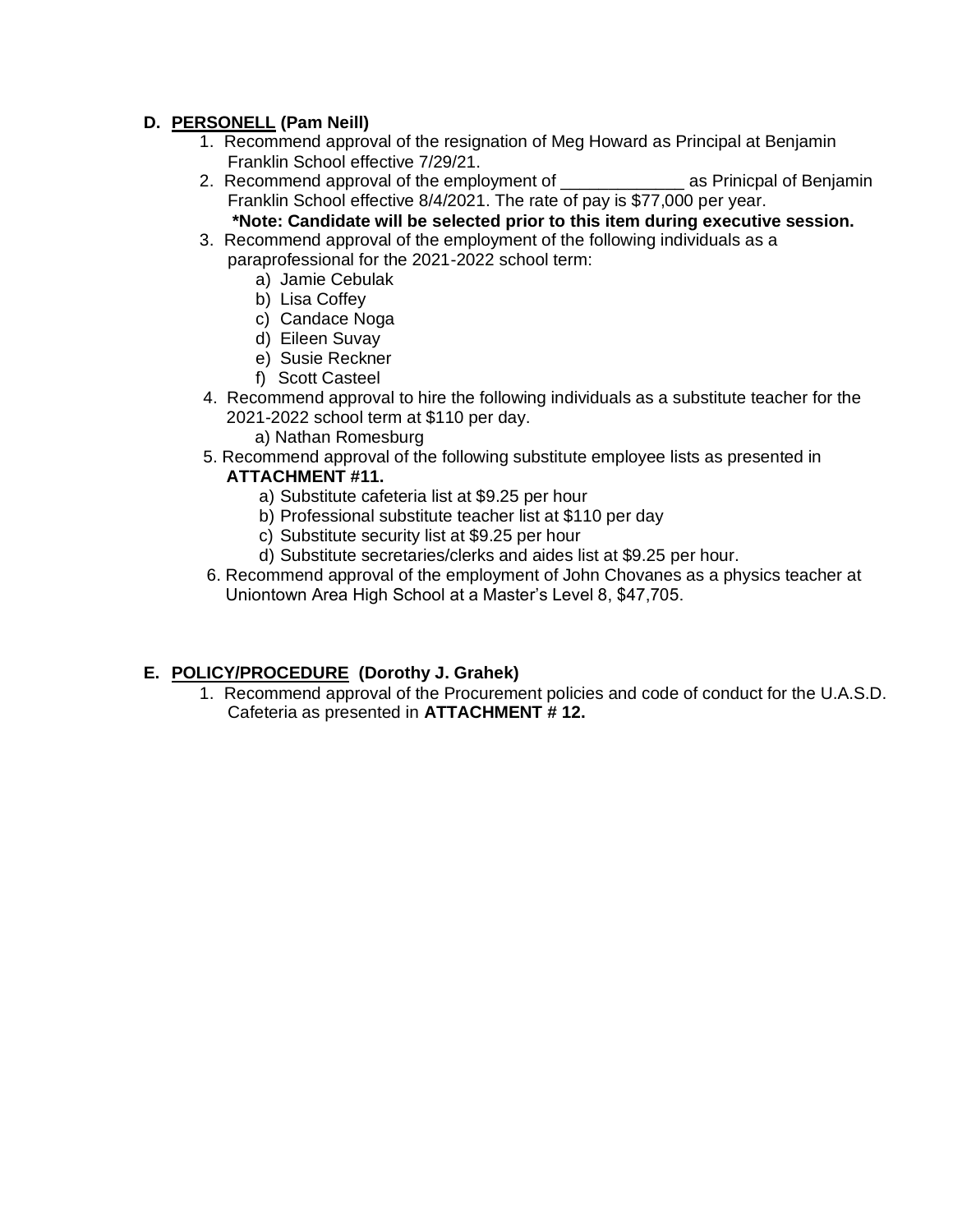## **F. STUDENT ACTIVITIES (Don Rugola)**

- 1. Recommend approval of the employment of Benjamin Witt as assistant cross country coach for U.A.S.D. as per the terms and conditions set forth by the U.A.E.A.
- 2. Recommend approval of the employment of Michael Wystepek as Girls' Head Soccer Coach for the 2021-2022 school term per the terms and conditions set forth by the U.A.E.A.
- 3. Recommend approval to employ Shane Robinson as assistant band director for the 2021-2022 school term per recommendation from band director, Wyatt Wilson (per the terms and conditions set forth by the U.A.E.A.).
- 4. Recommend approval to employ Alexandra Wilson as an auxiliary director for the 2021- 2022 school term (per the terms and conditions set forth by the U.A.E.A..
- 5. Recommend approval to award the AM student control position at U.H.S. to Aaron Scott.
- 6. Recommend approval to award the Freshman Class Sponsor to co-sponsors, Rachel Caruso and Shelly Kostik.
- 7. Recommend approval of the employment of Ron Hospodavis as assistant coach for the boys' soccer team for U.H.S. for the 2021-2022 school term per the terms and conditions set forth by the U.A.E.A.
- 8. Recommend approval of the employment of Scott Fitzpatrick as boys' head soccer coach for the 2021-2022 school term per the terms and conditions set forth by the U.A.E.A.

## **G. SAFETY/SECURITY (John Holt)**

### **H. TECHNOLOGY (William Rittenhouse, Jr.)**

### **I. TRANSPORTATION (Jon Tanner)**

1. Recommend approval of the following list of new hires for the 2021-2022 school term pending proper receipt of clearances:

### **M&R**

Karlena Bittinger Laurent Gathy

### **Spade**

Derek McCartney

### **Konetsco**

Dana Kolencik Patrick Griffiths Gary Nolan

### **UHS**

Paula McClelland

 2. Recommend approval of the re-hire of drivers for the 2021-2022 school term as presented in **ATTACHMENT # 13.**